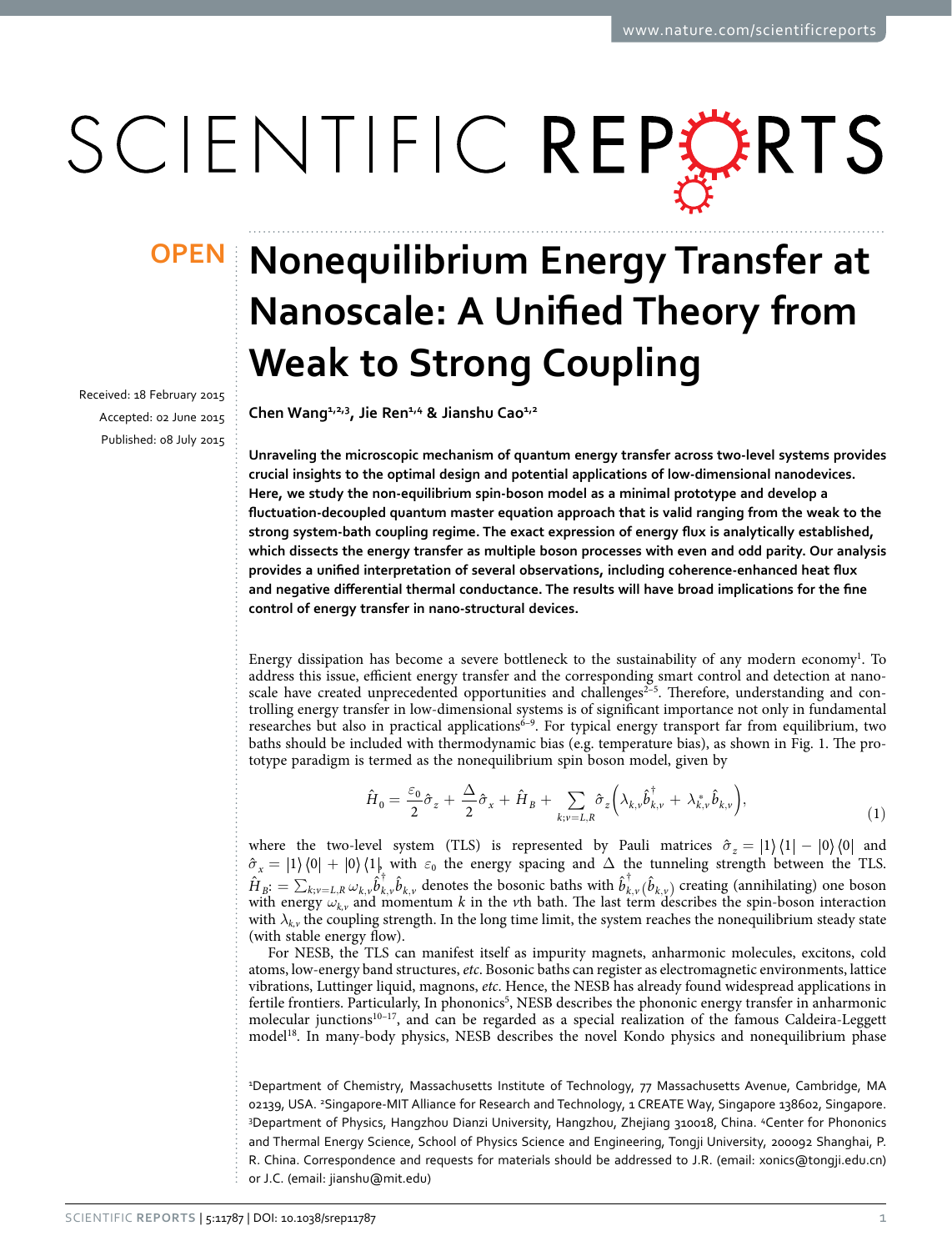

<span id="page-1-0"></span>**Figure 1. Schematic illustration of the nonequilibrium spin-boson model composed by central two-level nanodevice connecting to two separate bosonic baths with temperature**  $T_L$  **and**  $T_R$  **respectively.** 

transition[s19](#page-8-6)[,20](#page-8-7). In spin caloritronics, NESB describes the nontrivial spin Seebeck effects that pave the way for thermal-driven spin diode and transistor<sup>21</sup>. In quantum biology, NESB models the exciton trans-fer embedded in the photosynthetic complexes<sup>[7,](#page-8-9)[9](#page-8-10),22-24</sup>. Also, NESB describes electromagnetic transport through superconducting circuits<sup>25</sup> and photonic waveguides with a local impurity<sup>26</sup>. Moreover, this generic model can be extended to one dimensional spin chains at ultra-low temperatures<sup>27</sup>.

Theoretically, many approaches have been proposed to explore energy transfer in NESB, but each approach works with limitations. Typically, in the weak spin-boson coupling regime, the Redfield equation applies and gives the resonant energy transfer and additive contributions of separate baths $12,16$  $12,16$ . While in the strong spin-boson coupling regime, the nonequilibrium version of the noninteracting-blip approximation (NIBA) equation applies and provides the off-resonant steady energy transfer and non-additive picture<sup>[14,](#page-8-17)[28](#page-8-18)[,29](#page-8-19)</sup>, which is usually based on the Born approximation in the polaron framework. Note the traditional NIBA of a single bath spin-boson model is consistent with the Redfield scheme in the weak-coupling regime<sup>30</sup>. This is distinct from the nonequilibrium NIBA, which only applies in the strong-coupling limit<sup>29</sup>. Moreover, for the negative differential thermal conductance (NDTC), the nonequilibrium NIBA scheme claims its appearance in the strong coupling for NESB, whereas the Redfield scheme predicts its absence in the weak coupling<sup>14</sup>. Similar limitations between these two schemes also occur in the high order flux-fluctuations as well as in the geometric-phase-induced energy transfe[r29](#page-8-19). Although some numerical simulations, e.g. path-integral monte carlo and multi-configuration time-dependent Hartree (MCTDH) method<sup>[20](#page-8-7)[,31](#page-8-21)</sup>, have recently been carried out, which attempt to exactly calculate the energy transfer in NESB, they all have their practical limitations or require expensive computations. Moreover, numerical approaches may not provide clear physical insights to the underlying energy transfer mechanism.

To solve the long-standing challenge and answer these important questions, we present a nonequilibrium polaron-transformed Redfield equation (NE-PTRE), which is based on the fluctuation-decoupling method perturbing the spin-boson interaction in the polaron framework. This approach is capable of bridging the energy transfer pictures of NESB from weak to strong coupling regimes. Then, the energy transfer in NESB is clearly unraveled as multi-boson processes, which are classified by the odd-even parity, with the sequential- and co-tunneling behaviors as two lowest order contributions. To exemplify the power of our unified theory, we derive the analytical expression of energy flux that dissects the transfer processes systematically, and show that this unified flux expression reduces to the NIBA at strong coupling limit and to the Redfield one at the weak coupling limit, respectively. Moreover, we investigate NDTC and identify its absence over wide range of the temperature bias, even in the intermediate and strong coupling regimes, which corrects the previous observation of NDTC under the NIBA in the classical limit<sup>14</sup>.

#### **Results**

**Fluctuation-decoupling based quantum master equation.** Based on the canonical transformation  $\hat{U}$ : =  $e^{i\hat{\sigma}_z\hat{B}/2}$  to the NESB Hamiltonian at Eq. (1), a new transformed Hamiltonian is obtained as  $\hat{H}$ :  $= \hat{U}^\dagger \hat{H}_0 \hat{U} = \hat{H}_S' + \hat{H}_B + \hat{V}_{SB}'$ , with the new system Hamiltonian

$$
\hat{H}'_S = \frac{\varepsilon_0}{2}\hat{\sigma}_z + \eta \frac{\Delta}{2}\hat{\sigma}_x,\tag{2}
$$

and the new system-bath interaction

$$
\hat{V}'_{SB} = \frac{\Delta}{2} \Big[ \hat{\sigma}_x (\cos \hat{B} - \eta) + \hat{\sigma}_y \sin \hat{B} \Big]. \tag{3}
$$

 $=2i\sum_{k;\nu=L,R}\Bigl(\frac{\lambda_{k,\nu}}{\omega_{k,\nu}}\hat{b}^{\dag}_{k,\nu}-\frac{\lambda_{k,\nu}^{\ast}}{\omega_{k,\nu}}\hat{b}_{k,\nu}\Bigr)$ *λ*  $\hat{b}_{k,\nu} = L, R\left(\frac{\partial_{k,\nu}}{\partial_{k,\nu}}\hat{b}_{k,\nu}^{\dagger} - \frac{\partial_{k,\nu}}{\partial_{k,\nu}}\hat{b}_{k,\nu}\right)$ ,  $\hat{B}$ :  $= 2i \sum_{k; \nu=L,R} \Bigl( \frac{\lambda_{k, \nu}}{\omega_{k, \nu}} \hat{b}^\dagger_{k, \nu} - \frac{\lambda_{k, \nu}^*}{\omega_{k, \nu}} \hat{b}_{k, \nu}$ *k v k v*  $\left( \frac{k, \nu}{k, \nu} \right)$  is the collective momentum operator of bosonic baths, and the renormalization factor  $\eta$ : =  $\langle \cos \hat{B} \rangle$  is specified as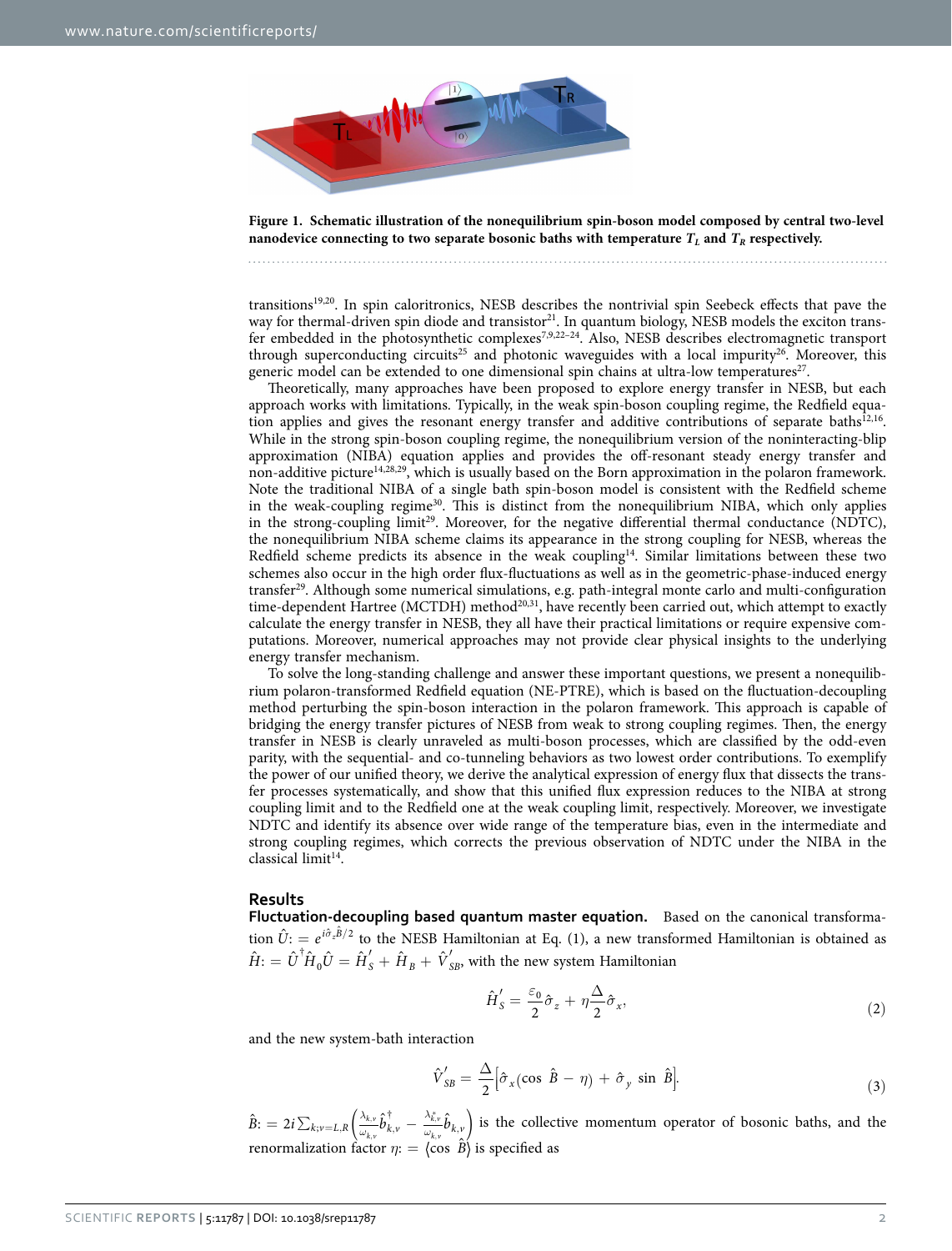$$
\eta = \exp\biggl(-\sum_{\nu} \int_0^{\infty} d\omega \frac{J_{\nu}(\omega)}{\pi \omega^2} \left[n_{\nu}(\omega) + 1/2\right]\biggr),\tag{4}
$$

where  $J_{\nu}(\omega)$ : =  $4\pi \sum_{k} |\lambda_{k,\nu}|^2 \delta(\omega - \omega_k)$  is the 1th bath spectrum and  $n_{\nu}(\omega)$ : = 1/[exp( $\beta_{\nu} \omega_{\nu}$ ) − 1] denotes the corresponding Bose-Einstein distribution with  $\beta_{\nu}=1/k_bT_{\nu}$  the inverse temperature. Clearly, the renormalization factor *η* vanishes to 0 for the strong system-bath coupling strength but approaches to 1 at the weak coupling limit.

Traditionally, many methods, including the NIB[A28](#page-8-18),[29,](#page-8-19) directly treat the interaction  $\hat{V}_{SB} = \frac{\Delta}{2} (\hat{\sigma}_x \cos \hat{B} + \hat{\sigma}_y \sin \hat{B})$  as a perturbation. However, we note that generally  $\hat{V}_{SB}$  can not behave as a perturbation due to the non-negligible expectation  $\langle \hat{V}_{SB} \rangle = \eta \Delta \hat{\sigma}_x / 2$ , expect for weak inter-site tunneling ( $\Delta \to 0$ ) or strong system-bath coupling ( $\eta \to 0$ ). Nevertheless, the fluctuation around the expectation value  $\hat{V}_{SB}' = \hat{V}_{SB} - \langle \hat{V}_{SB} \rangle$  may be safely treated by the second order perturbation, regardless of the tunneling and coupling strength. Therefore, by means of this fluctuation-decoupling scheme, the new system-bath interaction may be reliably perturbed regardless of the coupling strength. It should be acknowledged that similar schemes with the spirit of "fluctuation decoupling" were also carried out in other excellent works<sup>32–37</sup>. The contribution from second order terms of  $\hat{V}_{SB}^{\prime}$  is found to be small compared to  $\hat{H}'_S$ . Moreover, from the quantum dynamics, the second order perturbation of  $\hat{V}'_{SB}$  was excellently applicable to capture dynamical behaviors, particularly in the long time limit<sup>32[,33](#page-8-23)</sup>. We would also like to point out that although the polaron transformation is adopted conventionally as well as in our present study, the fluctuation-decoupling scheme is not limited to this transformation but refers to general scheme that subtracts the expectation of the system-bath coupling from itself and compensates the expectation back to the system's Hamiltonian so that the new system-bath interaction may be reliably perturbed.

In energy transfer studies, the spectrum can be usually considered as  $J_{\nu}(\omega) = \pi \alpha_{\nu} \omega_{\omega_{c,v}}^{s} e^{-\omega/\omega_{c,v}}$ with  $\alpha_v$  (  $\sim |\lambda_{k,v}|^2$  ) the coupling strength and  $\omega_{c,v}$  he cutoff frequency. Without loss of generality, we choose the typical super-Ohmic spectrum  $s = 3$  for consideration in this paper<sup>2</sup>. Then, the renormalization factor at Eq. (4) is specified as  $\eta = \exp\left\{\sum_{v=L,R} -\frac{\alpha_v}{2}\right\} - 1 + \frac{2}{(\beta_v \omega_{cv})^2} \psi_1\left(\frac{1}{\beta_v \omega_{cv}}\right)$  $\left\{\sum_{v=L,R} -\frac{\alpha_v}{2}\left[-1+\frac{2}{(\beta_v\omega_{c,v})^2}\psi_1\left(\frac{1}{\beta_v\omega_{c,v}}\right)\right]\right\}$ Į  $\overline{a}$  $\left\{ \right.$  $\exp\left\{\sum_{v=L,R} -\frac{\alpha_v}{2}\right\} - 1 + \frac{2}{(\beta_v \omega_{c,v})^2} \psi_1\left(\frac{1}{\beta_v \omega_{c,v}}\right)\right\},\$  where the special function  $\psi_1(x) = \sum_{n=0}^{\infty} \frac{1}{(n+x)^2}$  is the trigamma function. It should be noted that if we select the bosonic baths as the Ohmic case  $s = 1$ , the renormalization factor expressed at Eq. (4) will always approach to zero regardless of the system-bath coupling strength, and the expectation of the system-bath interaction at Eq. (3)  $\langle \hat{V}_{SR} \rangle = 0$ . As such, the NE-PTRE based on the fluctuation-decoupling scheme, will be equivalent to the nonequilibrium NIBA[28,](#page-8-18)[29.](#page-8-19)

Fluctuation-decoupling is the key step, based on which we are able to apply various perturbative methods to proceed. Here, we adopt the nonequilibrium polaron-transformed Redfield equation and obtain (see the Method):

$$
\frac{\partial \hat{\rho}_S}{\partial t} = -i \left[ \hat{H}'_S, \hat{\rho}_S \right] + \sum_{l=e, o \ \omega, \omega'=0, \pm \Lambda} \Gamma_l(\omega) \left[ \hat{P}_l(\omega) \hat{\rho}_S, \hat{P}_l(\omega') \right] + H. \ c. \ , \tag{5}
$$

where  $\hat{\rho}_S$  is the reduced density matrix for the TLS in the polaron framework,  $\Lambda = \sqrt{\epsilon_0^2 + \eta^2 \Delta^2}$  is the energy gap of the renormalized TLS in its eigenspace, and  $\hat{P}_{e(0)}(\omega)$  is the measuring projector in the eigen-basis obtained from the evolution of spin matrices  $\hat{\sigma}_{x(y)}(-\tau) = \sum_{\omega=0,\pm\Lambda} \hat{P}_{e(\omega)}(\omega) e^{i\omega\tau}$ . The subscript  $e(o)$  denotes the even (odd) parity of transfer dynamics.  $\Gamma_l(\omega)$  with  $l = e$ , *o* has the meaning of transition rate that we will discuss later in detail.

Parity classified transfer processes. As the crucial observation, the transition rates are expressed as  $\Gamma_{o,e}(\omega) = (\frac{\eta \Delta}{2})^2 \int_0^\infty d\tau e^{i\omega \tau} \gamma_{o,e}(\tau)$  (see the Method), where the correlation functions are specified by

$$
\gamma_o(\tau) = \sinh [Q(\tau)] = \sum_{n=0}^{\infty} \frac{Q(\tau)^{2n+1}}{(2n+1)!},
$$
  

$$
\gamma_e(\tau) = \cosh [Q(\tau)] - 1 = \sum_{n=1}^{\infty} \frac{Q(\tau)^{2n}}{(2n)!}.
$$
 (6)

The boson propagator  $Q(\tau) = \sum_{\nu=L,R} Q_{\nu}(\tau)$  with  $Q_{\nu}(\tau) = \int_0^{\infty} d\omega \frac{J_{\nu}(\omega)}{\pi \omega^2}$  $\int_0^\infty d\omega \frac{J_\nu(\omega)}{\pi \omega^2}$  $[n_{\nu}(\omega)e^{i\omega\tau} + (1 + n_{\nu}(\omega))e^{-i\omega\tau}]$  describes the bosonic absorptions and emissions that constitute the energy transfer. Clearly, the multi-boson processes are classified by the odd and even propagators, with each order fully captured by the corresponding Taylor expansion systematically.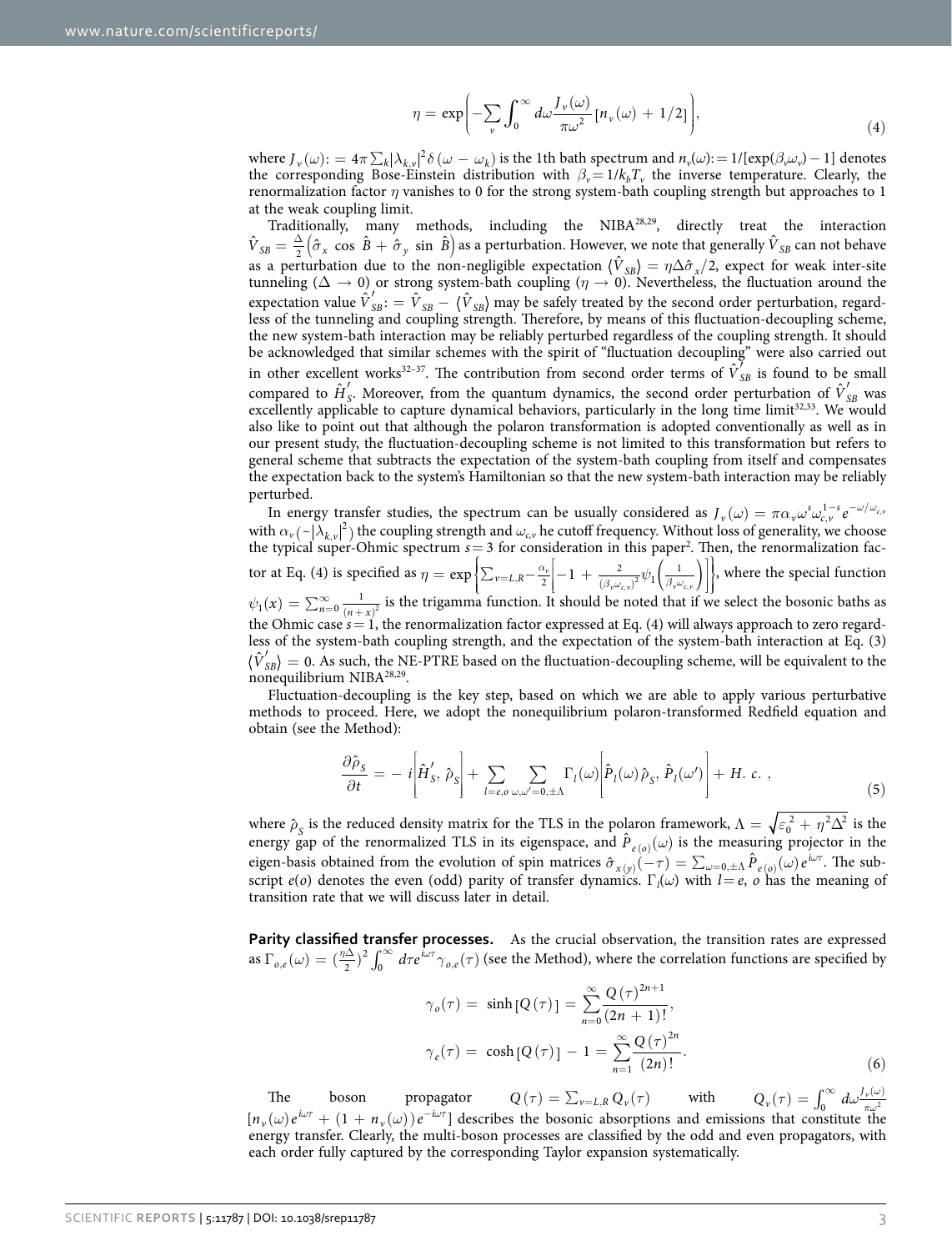

<span id="page-3-0"></span>**Figure 2. Representative processes in multi-boson assisted energy transfer:** (**a**) single boson involved sequential process; (**b**) three-boson involved "tri-tunneling" process; (**c**) two-boson "cotunneling" process; (**d**) four-boson involved collective process.

Specifically,  $\gamma_0(\tau)$  describes the processes involving odd boson numbers. The lowest order contribution is the sequential-tunneling [see Fig. 2(a)], expressed by  $\Gamma_o^{(1)}(\omega) = \frac{(\eta \Delta)^2}{8} (Q_L(\omega) + Q_R(\omega))$  $\frac{\Delta)^2}{8}(Q_L(\omega)+Q_R(\omega))^{12,14,16},$  $\frac{\Delta)^2}{8}(Q_L(\omega)+Q_R(\omega))^{12,14,16},$  $\frac{\Delta)^2}{8}(Q_L(\omega)+Q_R(\omega))^{12,14,16},$  $\frac{\Delta)^2}{8}(Q_L(\omega)+Q_R(\omega))^{12,14,16},$  $\frac{\Delta)^2}{8}(Q_L(\omega)+Q_R(\omega))^{12,14,16},$  $\frac{\Delta)^2}{8}(Q_L(\omega)+Q_R(\omega))^{12,14,16},$ with  $Q_v(\omega) = \int_{-\infty}^{\infty} d\tau e^{i\omega \tau} Q_v(\tau)$  and  $\omega = \pm \sqrt{\epsilon_0^2 + 4\eta^2 \Delta^2}$ . This means that the relaxation and excitation of the TLS is influenced by the *L* and *R* baths separately, i.e., additively. Further, the higher order, called as "tri-tunneling" [Fig. 2(b)], is exhibited as  $\Gamma_o^{(2)}(\omega) = \left(\frac{\eta \Delta}{4\pi}\right)^2$  $\binom{(2)}{o}(\omega) = \left(\frac{\eta \Delta}{4\pi}\right)$ 4 2  $\int\int d\omega_1 d\omega_2 \sum_{\nu} Q_{\nu}(\omega_1) Q_{\nu}(\omega_2) Q_{\overline{\nu}}(\omega - \omega_1 - \omega_2)$ , with  $\overline{\nu} = L(R)$  for  $\nu = R(L)$ , where the baths act non-additively and off-resonantly. This highly non-trivial term explicitly demonstrates the collective transfer process with different contributions from two baths.

Correspondingly, *γe*(*τ*) describes processes of even boson number participating in the energy transfer processes. The lowest order includes the co-tunneling effect<sup>38</sup> [see [Fig. 2\(c\)](#page-3-0)]. It contributes to the transition rate as  $\Gamma_e^{(1)}(0) = \frac{(\eta \Delta)^2}{8\pi} \int_0^\infty d\omega_1 Q_L(\omega_1) Q_R(-\omega_1)$  $\mathcal{L}_{e}^{(1)}(0) = \frac{(\eta \Delta)^2}{8\pi} \int_0^\infty d\omega_1 Q_L(\omega_1) Q_R(-\omega_1)$  $\int_{0}^{2} \int_{0}^{\infty} d\omega_1 Q_L(\omega_1) Q_R(-\omega_1)$ . This implies that when the left bath releases energy  $\omega_1$ , the right bath absorbs the same quanta simultaneously, leaving the TLS unchanged. Clearly, two baths are involved non-additively. The corresponding higher order term can also be obtained systematically [see [Fig. 2\(d\)](#page-3-0)]. As a result, we can dissect the contribution of each order of boson excitations to the energy transfer based on the expansions, and the underlying multi-boson transfer mechanism can be systematically exploited.

**Unified energy flux from weak to strong couplings.** To exploit the dynamical processes corresponding to the correlation functions in Eq. (6), we introduce the rate  $\phi_{e(o)}(\omega) = \int_{-\infty}^{\infty} d\tau e^{i\omega\tau} \gamma_{e(o)}(\tau)$  $\sigma_{e(o)}(\omega) = \int_{-\infty}^{\infty} d\tau e^{i\omega\tau} \gamma_{e(o)}(\tau)$  in the frequency domain. As such, when rewriting  $\phi_{e(o)}(\omega) = \frac{1}{2\pi} \int_{-\infty}^{\infty} d\omega' C_{e(o)}(\omega, \omega')$ , we are able to extract the corresponding kernel functions

$$
C_e(\omega, \omega') = \frac{1}{2} \sum_{\sigma=\pm} C_L^{\sigma} (\omega - \omega') C_R^{\sigma} (\omega') - \delta (\omega'), \qquad (7)
$$

$$
C_o(\omega, \omega') = \frac{1}{2} \sum_{\sigma=\pm} \sigma C_L^{\sigma} (\omega - \omega') C_R^{\sigma} (\omega'). \tag{8}
$$

where  $C_v^{\pm}(\omega') = \int_{-\infty}^{\infty} d\tau e^{i\omega'\tau \pm Q_v(\tau)}$  describes the rate density of the *v*th bath absorbing (emitting) energy *ω* (−*ω*), obeying the detailed balance relation as  $C_v^{\pm}(\omega')/C_v^{\pm}(-\omega') = e^{\beta_v \omega'}$ .

These kernel functions provide the other way of understanding the odd-even parity assisted energy tunneling processes that incorporate two baths non-additively. Physically,  $C_{e(o)}(\omega, \omega^j)$  describes that when the TLS releases energy *ω* by relaxing from the excited state to the ground one, the right bath absorbs energy  $\omega'$  and the left one obtains the left  $\omega - \omega'$  if  $\omega > \omega'$  or supply the compensation if  $\omega < \omega'$ . And *C<sub>e(o)</sub>*(−*ω, ω*<sup>'</sup>) describes similar dynamical processes for the TLS jumping from the ground state to the exciting one. While  $\phi_{e(o)}(\omega)$  is the summation behavior of these corresponding microscopic processes.

In many energy transfer studies, the resonant case ( $\varepsilon$  = 0) is of prime interest. The steady state populations can be obtained in the local basis as  $P_{11} = P_{00} = 1/2$ , and the coherence is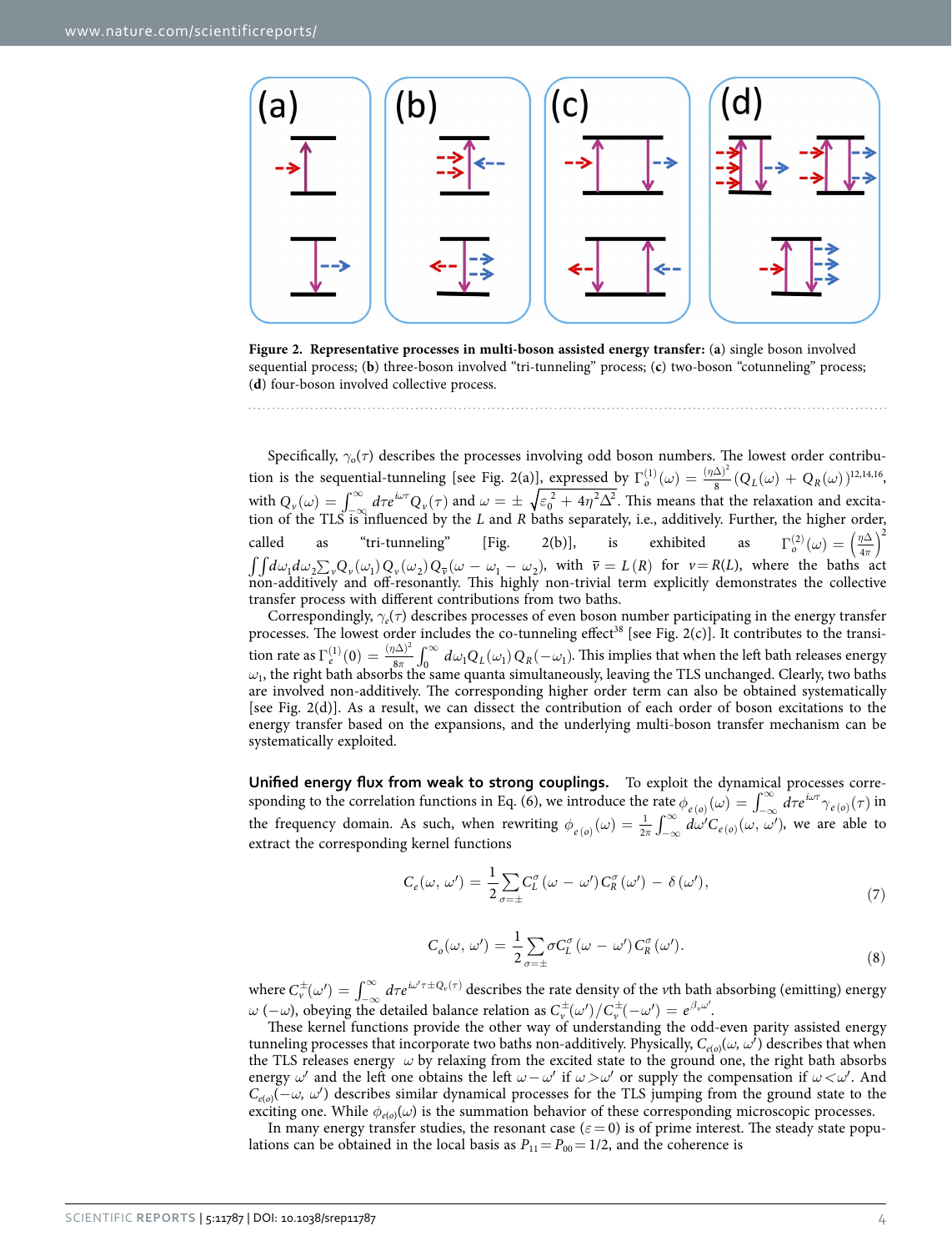$$
P_{01} = P_{10} = \frac{1}{2} \frac{\phi_o(-\Lambda) - \phi_o(\Lambda)}{\phi_o(-\Lambda) + \phi_o(\Lambda)},
$$
\n(9)

with the energy gap  $\Lambda = \eta \Delta$  and  $P_{ij} = \langle i | \hat{\rho}(\infty) | j \rangle$ . Combined with the the counting field<sup>16,[29,](#page-8-19)[39](#page-9-1)</sup>, we obtain the energy flux as

$$
\mathcal{J} = \frac{\Lambda^2}{8\pi} \int_{-\infty}^{\infty} d\omega \omega \left[ \frac{\phi_o(\Lambda) C_o(-\Lambda, \omega) + \phi_o(-\Lambda) C_o(\Lambda, \omega)}{\phi_o(\Lambda) + \phi_o(-\Lambda)} + C_e(0, \omega) \right].
$$
 (10)

It is interesting to find that in the odd parity subspace, as the TLS relaxes energy  $\Lambda$ , the baths show collective contribution  $C_0(-\Lambda, \omega)$  to the flux with the weight  $\phi_0(\Lambda)/\sum_{\sigma=\pm} \phi_0(\sigma \Lambda)$ . Similarly, when the TLS is excited by an energy  $\Lambda$ ,  $C_o(\Lambda, \omega)$  is contributed to the flux with the corresponding subspace weight as  $\phi_o(-\Lambda)/\sum_{\sigma=+}\phi_o(\sigma\Lambda)$ . While for the even parity subspace, the TLS energy is unchanged, with the contribution  $C_e(0, \omega)$  to the flux. This unified energy flux expression clearly uncovers that two parity-classified sub-processes both contribute to the energy transfer, whereas the Redfield approach merely includes the lowest odd order and the NIBA only considers the even order. More details are analytically discussed in the following:

In the weak coupling limit, one only needs to keep the leading order of the correlation function as  $O(\alpha_v)$ so that the renormalization factor is simplified to  $\eta \approx 1$  and  $\Lambda = \Delta$ . Hence, the kernel function with even parity  $C_e$  (0,  $\omega$ ) = 0 and the odd one becomes  $C_o(\pm \Delta, \omega) = 2\pi \left[ \delta (\pm \Delta - \omega) Q_R(\pm \Delta) + \delta (\omega) Q_L(\pm \Delta) \right]$ . The unified energy flux reduces to the resonant energy transfer

$$
\mathcal{J}_w = \frac{\Delta}{2} \frac{J_L(\Delta)J_R(\Delta)(n_L - n_R)}{J_L(\Delta)(1 + 2n_L) + J_R(\Delta)(1 + 2n_R)},\tag{11}
$$

with  $n_v = n_v(\Delta)$ , which is consistent with previous results of Redfield approach<sup>12,16</sup>. While in the strong coupling limit, multiple bosons are excited from baths, and both the renormalization factor *η* and the eigen-energy gap of the TLS Λ become zero. Hence, two subspace kernel functions at Eq. (7) show equal weight. The energy flux can be finally expressed as

$$
\mathcal{J}_s = \frac{(\Delta/2)^2}{2\pi} \int_{-\infty}^{\infty} d\omega \omega C_L(-\omega) C_R(\omega), \qquad (12)
$$

with the probability density of the *v*th bath

$$
C_{\nu}(\omega) = \int_{-\infty}^{\infty} \exp\left[i\omega t + Q_{\nu}(t) - \int d\omega' \frac{J_{\nu}(\omega')}{\pi {\omega'}^2} \coth \frac{\beta_{\nu} \omega'}{2}\right] dt, \tag{13}
$$

which correctly recovers the nonequilibrium NIBA result<sup>14,28</sup>. It should be noted that in the strong interaction regime,  $\eta \to 0$ , and we have  $\eta^2 e^{-Q(t)} \to 0$  that is independent of time *t*. However,  $\eta^2 e^{Q(t)}$  keeps finite positive. This directly results in the vanishing transition rate  $\Gamma_0(0)=0$  and a finite transition rate  $\Gamma_e(0) = \frac{(\Delta/2)^2}{2\pi} \int_{-\infty}^{\infty} C_L(-\omega) C_R(\omega)$ −∞  $\sigma_e(0) = \frac{(\Delta/2)^2}{2\pi} \int_{-\infty}^{\infty} \, C_L(-\omega) \, C_R$ 2  $\int_{0}^{2} \int_{0}^{\infty} C_{L}(-\omega) C_{R}(\omega)$ , which means that only even number of phonon scattering processes contributed to the energy transfer. This clearly shows that nonequilibrium NIBA method contains the even parity of the energy transfer process but misses the odd order.

Next, we plot the energy flux of Eq. (10) in [Fig. 3](#page-5-0), which first shows linear increase with the system-bath coupling at weak regime, consistent with the Redfield. After reaching a maximum, the energy flux decreases monotonically in the strong coupling regime, of which the profile coincide with the NIBA. The discrepancy of the NIBA and our NE-PTRE is due to the improper ignorance of quantum coherence  $\langle \sigma_x \rangle$ of the TLS in NIBA (see also Eq. (2), in which the term containing  $\sigma_x$  is absent in the NIBA method). This coherence term describes the effective tunneling within TLS so that it enhances the energy transfer compared to the NIBA that ignores it.

Therefore, we conclude that the unified energy flux expression of Eq. (10) provides a comprehensive interpretation for energy transfer in NESB, because the fluctuation-decoupling scheme not only describes the coherent system-bath coupling from weak to strong regimes, but also correctly captures the coherence within the TLS.

**Absence of negative differential thermal conductance.** NDTC, a typical feature in energy transport, has been extensively studied in phononic devices<sup>5</sup>. In particular, NDTC has also been exploited in molecular junctions, represented by the NESB. By adopting nonequilibrium NIBA in the Marcus limit, i.e. high temperature baths, it was reported that NDTC is absent in the weak coupling but emerges in the strong coupling regime<sup>14</sup>. However, what happens at the intermediate coupling regime is unclear. Moreover, it is questionable that whether NDTC is still presented in the comparatively low temperature regime.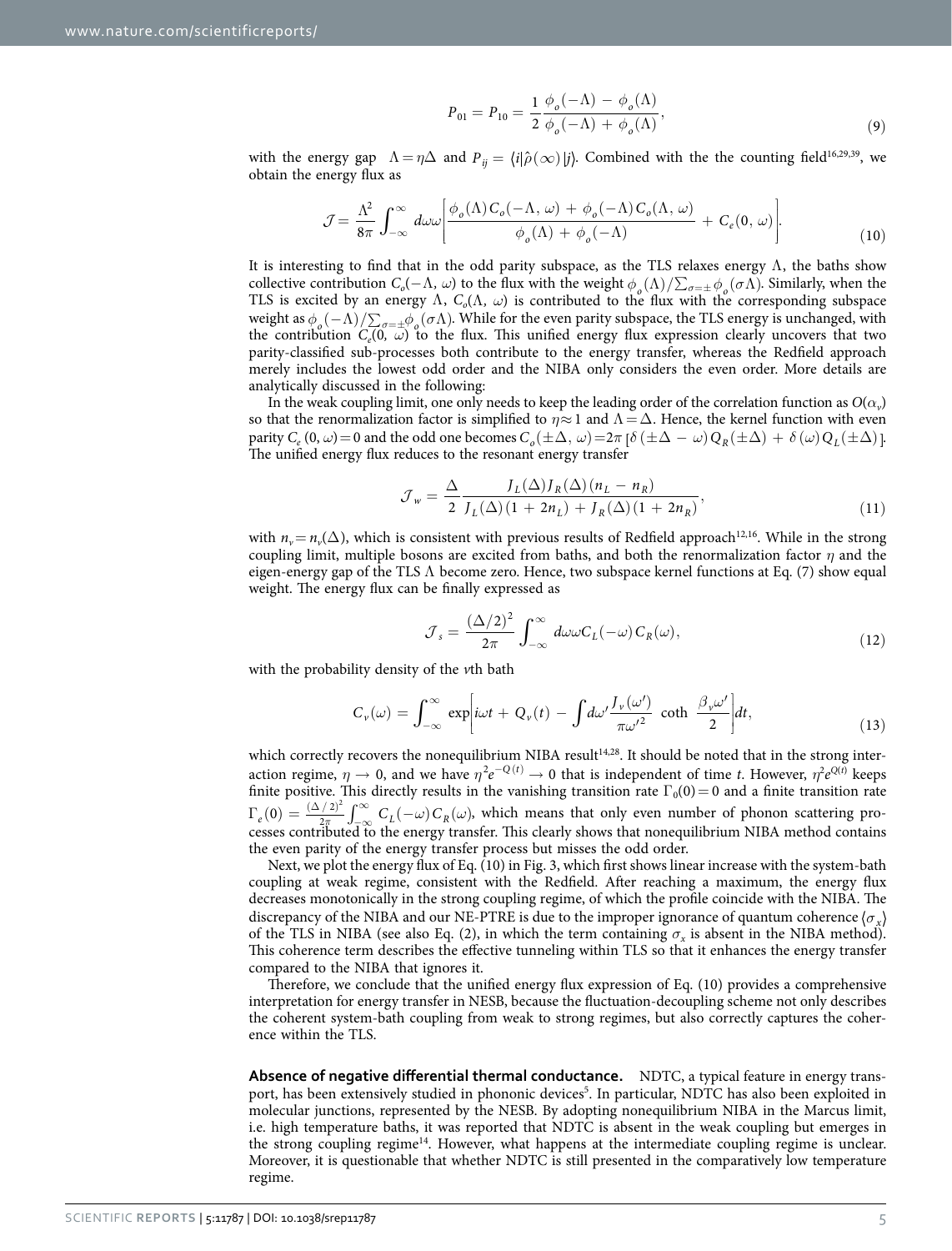

<span id="page-5-0"></span>**Figure 3.** The energy flux and quantum coherence represented by  $\langle \sigma_x \rangle$ , as functions of the coupling **strength.** The solid black line is from the NE-PTRE, which unifies the Redfield result at the weak coupling (the red dashed line) and the NIBA result at the strong coupling (the dot-dashed blue line). The deviation of the unified energy flux from the NIBA result at small  $\alpha$  is characterized by the quantum coherence  $\langle \sigma_{\rm x} \rangle$ (inset). Parameters are given by  $\varepsilon_0 = 0$ ,  $\Delta = 5.22$  meV,  $\omega_c = 26.1$  meV,  $T_L = 150$  K and  $T_R = 90$  K.

Marcus theory was originally proposed to study semi-classical electron transfer rates in the donor-acceptor specie[s2](#page-8-1),[40.](#page-9-2) In previous works of energy transport[17,](#page-8-24)[28](#page-8-18)[,29](#page-8-19), the system dynamics with the Marcus limit is described by the rate equation based on the nonequilibrium NIBA, i.e. Eq. (3) in [Ref. 29](#page-8-19). In the high temperature limit, it is known that  $n_v(\omega) \approx 1/(\beta_v \omega)$  and the low frequency domain of bosonic baths dominates the evolution, which corresponds to the short-time expansion 1− cos*ωτ*≈ *ω*<sup>2</sup> *τ*2 /2 and sin*ωτ*≈ *ωτ*[12](#page-8-15)[,14](#page-8-17),[29.](#page-8-19) Thus the Gaussian decay of the the probability density is given by  $f(t) = \sqrt{\frac{\pi \beta_v}{\Gamma_v}} \exp \left[-\frac{\beta_v (\omega - \Gamma_v)^2}{4 \Gamma_v}\right]$ l  $\begin{array}{c} \end{array}$  $C_{\nu}(t) = \sqrt{\frac{\pi \beta_{\nu}}{\Gamma_{\nu}}} \exp \left[-\frac{\beta_{\nu}(\omega - \Gamma_{\nu})}{4\Gamma_{\nu}}\right]$ *v*  $v^{(\omega)}$   $\alpha$ *v*  $\left\lfloor \frac{2}{n} \right\rfloor$ , which is as the same as derived from Eq. (13) even under biased condition. The renormalized coupling strength is  $\Gamma_v = \int_0^\infty d\omega \frac{J_v(\omega)}{\sqrt{\pi}} = 4 \sum_K |\lambda_{k,v}|^2 / \omega_k$ . Hence, the energy flux can be obtained accordingly with the help of counting field<sup>29</sup>. However, this limiting picture may be modified if the temperatures of bosonic baths become low, when the quantum effect will be included to make the probability density non-Gaussian.

Therefore, we re-examine the NDTC by the NE-PTRE in Fig.  $4(a-c)$ . In the intermediate coupling regime ( $\alpha$  = 1), the energy flux increases monotonically by enlarging the temperature bias ( $\Delta T = T_L - T_R$ ), both for the NE-PTRE and the NIBA of the classical (Marcus) limit. As the coupling is strengthened further into the strong coupling regime (i.e.  $\alpha = 3$  and  $\alpha = 5$ ), NDTC was found to be apparent upon the Marcus limit<sup>14</sup>. However, no turnover signal is found based on the NE-PTRE. In the strong coupling limit,  $\eta \to 0$  so that our method reduces to the NIBA, thus the discrepancy comes from the Marcus approximation. It should be noted that from Fig.  $4(b,c)$ , the qualitative deviation occurs at the large temperature bias. This means that the temperature of the right bath is rather low, and quantum effect as such low temperatures may change behaviors of the correlation functions. To further clarify the absence of NDTC at the deep strong coupling regime, the birdeye view contours of energy flux are compared with and without Marcus limit [see Fig.  $4(d,e)$ ]. It is shown that the turnover behavior appears within the Marcus framework, by tuning either  $T_L$  or  $T_R$  (see [Fig. 4\(d\)](#page-6-0)), whereas it never emerges with rigorous calculations [see Fig.  $4(e)$ ]. In fact, this result clearly demonstrates that the NDTC in the Marcus limit occurs at large temperature bias  $\Delta T = T_L - T_R$  with either  $T_R$  or  $T_L$  at very low temperature, where the high temperature precondition of the Marcus framework may break down. Thus the NDTC observed in the NIBA scheme with Marcus assumption is merely an artifact.

Hence, we conclude that by tuning one bath temperature, NDTC is absent across a wide range of the temperature bias in the NESB model even in the strong system-bath coupling limit. Finally, we would like to note if we allow to change two temperatures simultaneously, NDTC can still occur in NESB. Also, NDTC is not exclusive to the strong coupling limit generally, but can even exist in the weak coupling regime if the system is hybridized with fermion-spin-boson couplings $2^{1,41}$ .

#### **Discussion**

Steady state energy transfer in nonequilibrium spin boson systems has been studied both theoretically and numerically by various approaches (e.g. Redfield, noneuqilibrium NIBA, MCTDH). However, until the present work there is no existing analytically unified theory to explicitly unravel the underlying physics, especially for the expression of energy flux, which may be directly measured by practical experiments. In particular, the novel role of parity to the detailed transfer process has not been exposed before.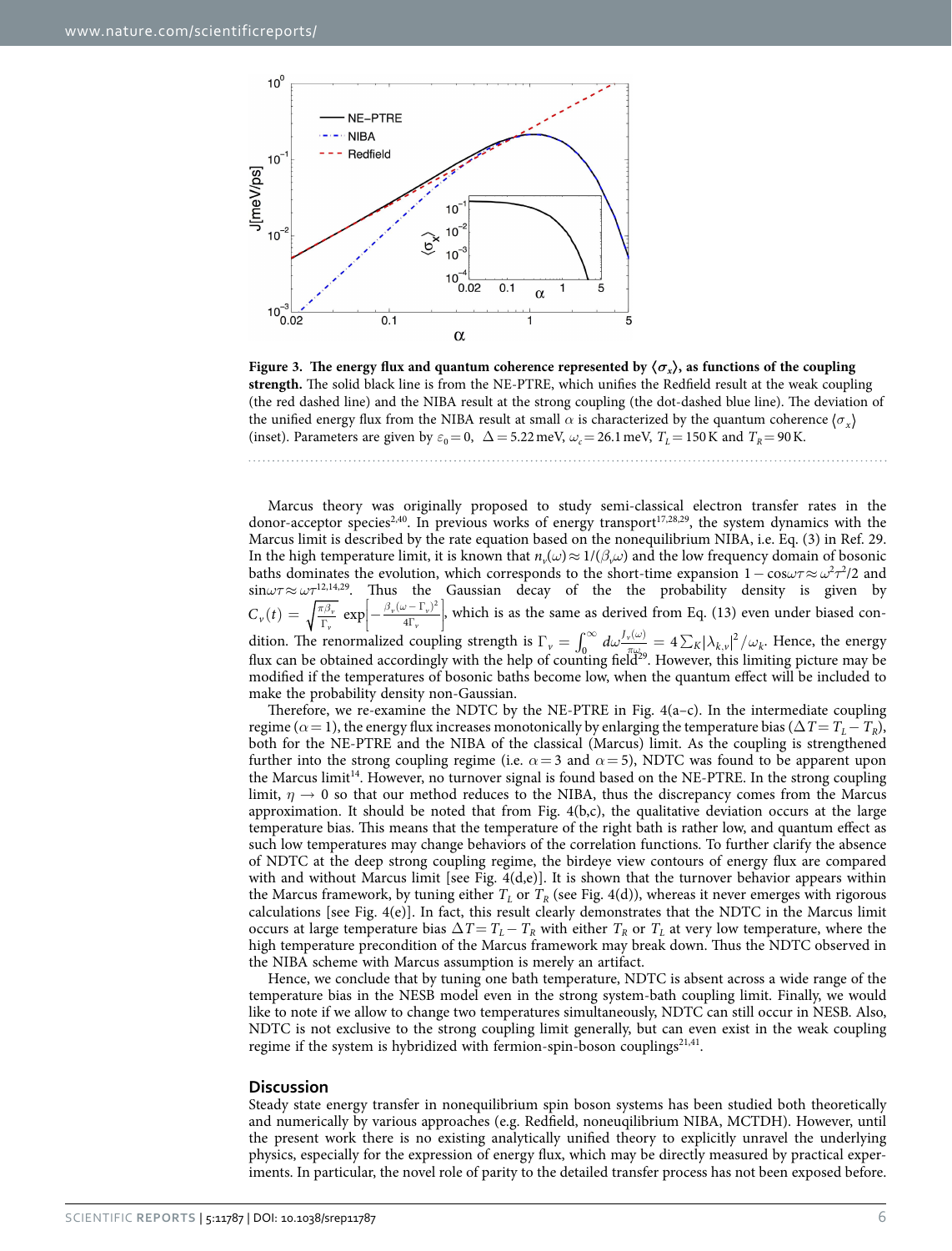

<span id="page-6-0"></span>**Figure 4. Energy flux in the intermediate and strong system-bath coupling regimes by tuning the right bath temperature in** (**a**–**c**), and the birdeye view of the energy flux by varying the two bath temperatures in (**d**–**e**). The parameters are given by  $\Delta = 10$  meV,  $\varepsilon_0 = 10$  meV,  $\omega_c = 26.1$  meV,  $T_L = 300$  K and  $T_R = T_L - \Delta T$ .

Hence, we apply the nonequilibrium polaron-transformed Redfield equation based on fluctuation decoupling to exploit the unified energy transfer theory. It should be noted that polaron-transformation-based quantum master equation has been previously proposed by R. J. Silbey *et al.*[34](#page-8-25),[35](#page-8-26) in the equilibrium spin-boson model with only a single bath under the Born-Markov approximation. Then, it was extended to study the non-Markovian dynamics<sup>32</sup> and include the correlated bath effect<sup>36</sup>. Recently, it was confirmed both from the equilibrium statistics and quantum dynamics that the Markovian master equa-tion combined with the polaron transformation can be accurately utilized in the fast bath regime<sup>33,[37](#page-9-5)</sup>. However, the nonequilibrium energy transfer with thermodynamic bias has never been touched within polaron framework, mainly lack of flux counting tool (e.g. full counting statistics). In this paper we focus on the nonequilibrium transport in fast bath regime. The Markovian master equation is believed to be applicable, and will be proved in future numerical exact work.

In conclusion, we have unified the energy transfer mechanisms in the nonequilibrium spin-boson model from weak to strong coupling regimes. Specifically, we have characterized energy transfer as multi-boson processes that are classified by the odd-even parity. We have analytically obtained the energy flux expression in Eq. (10), which explicitly unifies the analytic results from the weak-coupling Redfield scheme and the strong-coupling NIBA scheme. Moreover, enhancement of the energy flux at the intermediate coupling regime has been identified, which results from the persistence of coherent tunneling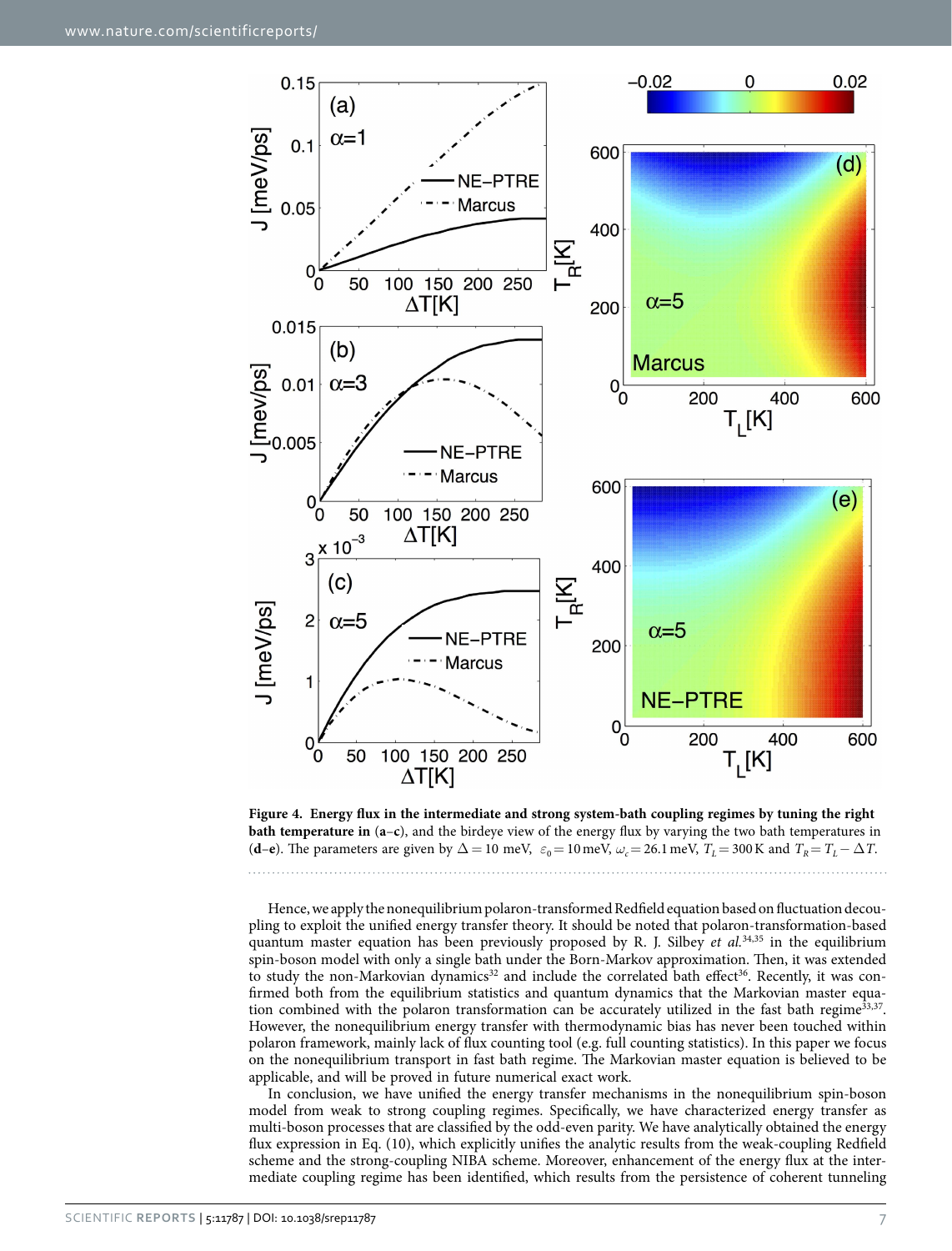within the TLS but is unexpectedly ignored in the nonequilibrium NIBA. Other relevant controversial problems of energy transfer in NESB have also been systematically resolved. We believe our results provide a comprehensive interpretation of previous works and can have broad implications for smart control of energy and information in low-dimensional nanodevices.

#### **Methods**

**Nonequilibrium polaron-transformed Redfield equation.** The model of a TLS interacting with two separate baths after polaron transformation is described by

$$
\hat{H} = \hat{H}'_S + \sum_{\nu} \hat{H}^{\nu}_B + \hat{V}'_{SB},
$$
\n(14)

where  $\hat{H}'_S$  denotes the system Hamiltonian at Eq. (2),  $\hat{H}_B^{\nu}$  models the  $\nu$  bath, and  $\hat{V}'_{SB}$  is the interaction between the system and the bosonic baths, as shown at Eq. (3). Assuming the strength of the system-bath coupling is weak compared to the intrinsic energy scale of the system, people usually apply Born-Markov approximation to derive the second-order master equatio[n2](#page-8-1)

$$
\frac{\partial \hat{\rho}_S(t)}{\partial t} = \frac{1}{i} [\hat{H}'_S, \hat{\rho}_S(t)] - \int_0^\infty d\tau Tr_B \left\{ \left[ \hat{V}'_{SB} \left[ \hat{V}'_{SB}(-\tau), \hat{\rho}_S(t) \otimes \hat{\rho}_B \right] \right] \right\},\tag{15}
$$

where  $\hat{\rho}_s$  is the reduced system's density operator, $\hat{\rho}_B = e^{-\sum_{\nu} \beta_{\nu} \hat{H}_B^{\nu}} / Z$  is the canonical distribution of the baths, and  $Tr_B\{\cdot\}$  traces off the degree of freedom of baths. As the bias is applied on two baths, the quantum system is driven from the equilibrium state to the nonequilibrium steady state, which spontaneously generates the energy or particle flux.

By tracing the degrees of freedom of bosonic baths, the nonequilibrium polaron-transformed Redfield equation at Eq. (5) can be fully recovered.  $P_l(\omega)$  is the eigen-state projector from the <u>evolution of</u> the Pauli operators as  $\sigma_{x(y)}(-\tau) = \sum_{\omega=0, \pm \Lambda} \hat{P}_{e(\omega)}(\omega) e^{i\omega \tau}$  with the energy gap  $\Lambda = \sqrt{\epsilon_0^2 + \eta^2 \Delta^2}$ , the eigen-states  $| + \rangle = \cos \frac{\theta}{2} | 1 \rangle + \sin \frac{\theta}{2} | 0 \rangle | - \rangle = - \sin \frac{\theta}{2} + \cos \frac{\theta}{2} | 0 \rangle$  and tan  $\theta = \eta \Delta / \varepsilon_0$  In the even parity, they are specified as  $\hat{P}_e(0) = \sin \theta \hat{\tau}_z$ ,  $\hat{P}_e(\Lambda) = \cos \theta \hat{\tau}_z$ , and  $\hat{P}_e(-\Lambda) = \cos \theta \hat{\tau}_+$ , with  $\hat{\tau}_z = | + \rangle \langle + | - | - \rangle \langle - |$  and  $\hat{\tau}_\pm = | \pm \rangle \langle \mp |$ . Similarly in the odd parity, they become  $\hat{P}_o(0) = 0$ ,  $\hat{P}_o(\Lambda) = i\hat{\tau}_-$  and  $\hat{P}_o(-\Lambda) = -i\hat{\tau}_+$ .

Considering the expression of  $\hat{V}_{SB}'$  at Eq. (3) and the structures of system-bath interaction terms (for example, one of the four is  $\int_0^\infty d\tau Tr_B \{\hat{V}_{SB}^{\prime}(\tau)\hat{V}_{SB}^{\prime}(-\tau)\hat{\rho}_S \otimes \hat{\rho}_B\}$ , we can calculate out the transition rates Γ*<sup>o</sup>*,*<sup>e</sup>* mediated by the TLS and readily obtain the correlation function

$$
\gamma_e(\tau) := \left\{ (\cos \hat{B} - \eta) (\cos \hat{B}(-\tau) - \eta) \right\}_B = \cosh\left[Q(\tau)\right] - 1
$$
  

$$
\gamma_o(\tau) := \left\langle \sin \hat{B} \sin \hat{B}(-\tau) \right\rangle_B = \sinh\left[Q(\tau)\right].
$$
 (16)

The transition rates are expressed by the Fourier transform of the correlation functions:  $\Gamma_{o,e}(\omega) = \left(\frac{\eta \Delta}{2}\right)^2 \int_0^\infty d\tau e^{i\omega \tau} \gamma_{o,e}(\tau)$  $\int_0^2 \int_0^\infty d\tau e^{i\omega \tau} \gamma_{o,e}(\tau)$ , where the bath collective momentum operator is  $=2i\sum_{k,\nu=L,R}\Bigl(\frac{\lambda_{k,\nu}}{\omega_{k,\nu}}\hat{b}^{\dagger}_{k,\nu}\ -\ \frac{\lambda_{k,\nu}^*}{\omega_{k,\nu}}\hat{b}_{k,\nu}\Bigr)$ *λ*  $\hat{v}_{\nu} = L, R\left(\frac{\Delta_{k,\nu}}{\omega_{k,\nu}}\hat{b}_{k,\nu}^{\top} - \frac{\Delta_{k,\nu}}{\omega_{k,\nu}}\hat{b}_{k,\nu}\right)$ , ,  $\hat{B}=2i\sum_{k,\nu=L,R}\Bigl(\frac{\lambda_{k,\nu}^{\ast}}{\omega_{k,\nu}}\hat{b}^{\dagger}_{k,\nu}-\frac{\lambda_{k,\nu}^{\ast}}{\omega_{k,\nu}}\hat{b}_{k,\nu}^{\phantom{\dagger}}\Bigr)$ *k v k v*  $\left( \frac{k, \nu}{k, \nu} b_{k, \nu} \right)$  and the boson propagator is  $Q\left( \tau \right) = \sum_{\nu=L,R}^{} \!\! \int^{\infty}_0 \!\! {d\omega}\frac{J_{\nu}(\omega)}{\pi \omega^2} [ \stackrel{.}{n}_{\nu}(\omega) \stackrel{.}{e}^{\stackrel{i \omega \tau}{\nu}} + \left( 1 + n_{\nu}(\omega) \right) \stackrel{.}{e}^{-i \omega \tau} ]$  $v_{\nu}(\omega)e^{i\omega\tau} + (1 + n_{\nu}(\omega))e^{-i\tau}$  $\int_0^\infty d\omega \frac{J_\nu(\omega)}{\pi \omega^2} [n_\nu(\omega) e^{i\omega \tau} + (1 + n_\nu(\omega)) e^{-i\omega \tau}].$ 

**Definition of the steady state energy flux.** In the Liouville space, the quantum master equation combined with the full counting statistics can be expressed as (see, e.g., 39,42-44)

$$
\frac{d}{dt}\Big|\rho_{\chi}(t)\Big|\Big\rangle = -\hat{\mathcal{L}}_{\chi}\Big|\rho_{\chi}(t)\Big\rangle, \tag{17}
$$

 $\langle \text{with} \left| \rho_{\chi}(t) \right\rangle \rangle = \left[ \langle 1 | \hat{\rho}_{\chi}(t) | 1 \rangle, \langle 0 | \hat{\rho}_{\chi}(t) | 0 \rangle, \langle 1 | \hat{\rho}_{\chi}(t) | 0 \rangle, \langle 0 | \hat{\rho}_{\chi}(t) | 1 \rangle \right]^T$  in the vector form, and  $\hat{\mathcal{L}}_{\chi}$  the l super-operator. The generating function is obtained by

$$
\mathcal{Z}_{\chi}(t) = \text{Tr}\left\{\hat{\rho}_{\chi}(t)\right\} = \left\langle \left\langle 1 \middle| \hat{T} \middle| e^{-\hat{\mathcal{L}}_{\chi}\tau} \middle| \rho(0) \right\rangle \right\rangle, \tag{18}
$$

where  $\bra{\{1}}=[1,\,1,\,0,\,0]$ ,  $\hat{T}$  is the time-ordering operator and  $\ket{\rho\left(0\right)}$  is the vector of density matrix of the initial system. Energy transfer behaviors in the long time limit are of our prime interest in the present paper. They are controlled by the ground state of  $\hat{\mathcal{L}}_v(t)$ , with the ground state energy as  $E_0(\chi)$  having the smallest real part. Hence, the generating function is simplified to  $\mathcal{Z}_{\mathcal{X}} = \exp[-E_0(\chi)t]$ . Then the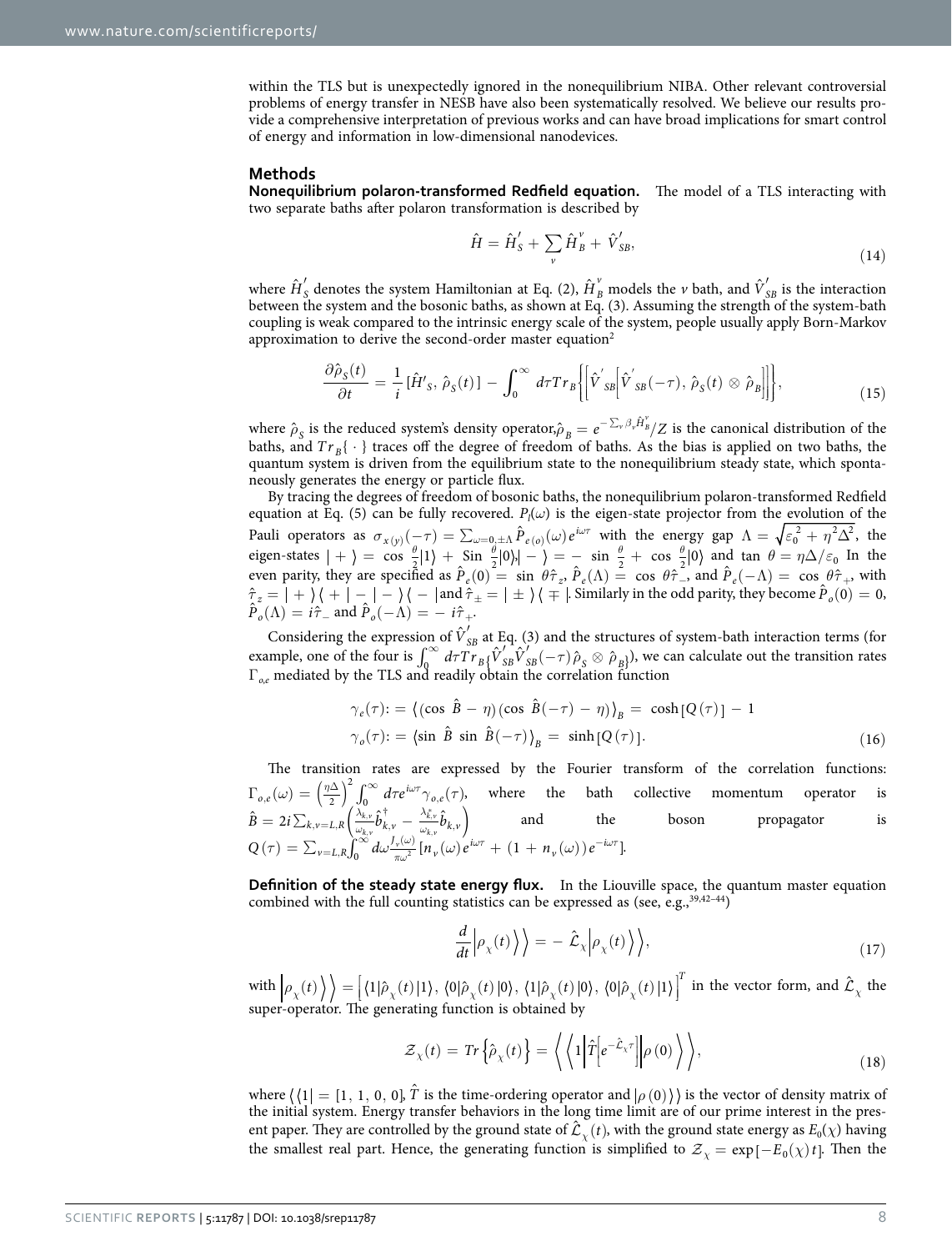steady state cumulant generating function can be derived by  $G_\chi = \lim_{t\to\infty} \ln \mathcal{Z}_\chi(t)/t = - E_0(\chi)$ , which finally generates the steady energy flux as  $\mathcal{J} = \frac{\partial E_0(\chi)}{\partial f(\chi)}$ *<sup>χ</sup> <sup>χ</sup>*  $\partial E_0(\chi)$  $\mathcal{J} = \left. \frac{\partial E_0(\chi)}{\partial(i\chi)} \right|_{\chi=0}$ 

Alternatively, based on the Eq. (17) the steady state solution can be expressed as  $\hat{\mathcal{L}}_x \ket{\Psi_x} = E_0(x) \ket{\Psi_x}$ . with  $|\Psi_{\chi}\rangle$  the corresponding right ground state. Taking the derivative of *i* $\chi$  at two sides results in

$$
\frac{\partial \hat{\mathcal{L}}_{\chi}}{\partial (i\chi)} \Big| \Psi_{\chi} \Big> \Big> + \hat{\mathcal{L}}_{\chi} \frac{\partial \Big| \Psi_{\chi} \Big>}{\partial (i\chi)} = \frac{\partial E_{0}(\chi)}{\partial (i\chi)} \Big| \Psi_{\chi} \Big> \Big> + E_{0}(\chi) \frac{\partial \Big| \Psi_{\chi} \Big>}{\partial (i\chi)}.
$$
\n(19)

When  $\chi = 0$ , it is known that  $E_0 = 0$ ,  $\langle \langle 1 | \hat{\mathcal{L}} = 0$  and  $\langle \langle 1 | \Psi \rangle \rangle = 1$ , where  $| \Psi \rangle$  is equal to the vector of the density matrix at steady state. As a result,  $\frac{\partial E_0(\chi)}{\partial (i\chi)}\Big|_{\chi=0} = \langle \langle 1 | \frac{\partial \mathcal{L}_\chi}{\partial (i\chi)} \Big|_{\chi=0} | \Psi \rangle$  $\partial E_0(\chi)$  $\partial (i\chi)$   $\lambda =$ ∂  $\frac{f(z_0(\chi))}{\partial f(x_0)}\big|_{\chi=0} = \langle \langle 1 | \frac{\partial \hat{\mathcal{L}}_\chi}{\partial f(x_0)}\big|_{\chi=0} | \Psi \rangle \rangle$  and the energy flux is re-expressed as

$$
\mathcal{J} = 1 \langle \langle 1 | \frac{\partial \hat{\mathcal{L}}_{\chi}}{\partial \left( i \chi \right)} \Big|_{\chi=0} | \Psi \rangle \rangle. \tag{20}
$$

#### **References**

- 1. Chu, S. & Majumdar, A. Opportunities and challenges for a sustainable energy future. *Nature* **488,** 294 (2012).
- <span id="page-8-1"></span><span id="page-8-0"></span>2. Weiss, U. *Quantum Dissipative Systems* (World Scientific, Singapore, 2008).
- 3. Nitzan, A. & Ratner, M. A. Electron Transport in Molecular Wire Junctions. *Science* **300,** 1384 (2003).
- <span id="page-8-3"></span>4. Ratner, M. A. A brief history of molecular electronics. *Nat. Nanotechnology* **8,** 378 (2013).
- 5. Li, N.-B. *et al.* Colloquium: Phononics: Manipulating heat flow with electronic analogs and beyond. *Rev. Mod. Phys.* **84,** 1045 (2012).
- <span id="page-8-2"></span>6. Nitzan, A. *Chemical Dynamics in Condensed Phases*. (Oxford University Press, New York, 2006).
- <span id="page-8-9"></span>7. Ishizakia, A. & Fleming, G. R. Quantum Coherence in Photosynthetic Light Harvesting. *Annual Review of Condensed Matter Physics* **3,** 333 (2012).
- <span id="page-8-10"></span>8. Cao, J. & Silbey, R. J. Optimization of Exciton Trapping in Energy Transfer Processes. *J. Phys. Chem. A* **113,** 13825 (2009).
- 9. Wu, J.-L., Silbey, R. J. & Cao, J. Generic Mechanism of Optimal Energy Transfer Efficiency: A Scaling Theory of the Mean First-Passage Time in Exciton Systems. *Phys. Rev. Lett.* **110,** 200402 (2013).
- <span id="page-8-4"></span>10. Galperin, M., Ratner, M. A. & Nitzan, A. Molecular transport junctions: vibrational effects. *J. Phys. Condens. Matter* **19,** 103201 (2007).
- 11. Cuevas, J. C. & Scheer, E. *Molecular Electronics: An Introduction to Theory and Experiment* World Scientifc, Singapore, 2010.
- <span id="page-8-15"></span>12. Segal, D. & Nitzan, A. Spin-Boson Thermal Rectifier. *Phys. Rev. Lett.* **94,** 034301 (2005).
- 13. Segal, D. & Nitzan, A. Molecular heat pump. *Phys. Rev. E* **73,** 026109 (2006).
- <span id="page-8-17"></span>14. Segal, D. Heat flow in nonlinear molecular junctions: Master equation analysis. *Phys. Rev. B* **73,** 205415 (2006).
- 15. Segal, D. Stochastic Pumping of Heat: Approaching the Carnot Efficiency. *Phys. Rev. Lett.* **101,** 260601 (2008).
- <span id="page-8-16"></span>16. Ren, J., Hänggi, P. & Li, B. Berry-Phase-Induced Heat Pumping and Its Impact on the Fluctuation Theorem. *Phys. Rev. Lett.* **104,** 170601 (2010).
- <span id="page-8-24"></span>17. Boudjada, N. & Segal, D. *From dissipative dynamics to studies of heat transfer at the nanoscale*. arXiv:1409.3201 (2014).
- <span id="page-8-5"></span>18. Caldeira, A. & Leggett, A. J. Influence of Dissipation on Quantum Tunneling in Macroscopic Systems. *Phys. Rev. Lett.* **46,** 211 (1981).
- <span id="page-8-6"></span>19. Zhu, L., Kirchner, S., Si, Q.-M. & Georges, A. Quantum Critical Properties of the Bose-Fermi Kondo Model in a Large-N Limit. *Phys. Rev. Lett.* **93,** 267201 (2004).
- <span id="page-8-7"></span>20. Saito, K. & Kato, T. Kondo Signature in Heat Transfer via a Local Two-State System. *Phys. Rev. Lett.* **111,** 214301 (2013).
- <span id="page-8-8"></span>21. Ren, J. Predicted rectification and negative differential spin Seebeck effect at magnetic interfaces. *Phys. Rev. B* **88,** 220406 (2013).
- <span id="page-8-11"></span>22. Wu, J.-L., Liu, F., Shen, Y., Cao, J. & Silbey, R. J. Efficient energy transfer in light-harvesting systems, I: optimal temperature, reorganization energy and spatial Ctemporal correlations. *New J. Phys.* **12,** 105012 (2010).
- 23. Moix, J., Wu, J.-L., Huo, P.-F., Coker, D. & Cao, J. Efficient Energy Transfer in Light-Harvesting Systems, III: The Influence of the Eighth Bacteriochlorophyll on the Dynamics and Efficiency in FMO. *J. Phys. Chem. Lett.* **2,** 3045 (2011).
- 24. Huelga, S. F. & Plenio, M. B. Vibrations, quanta and biology. *Contemporary Physics* **54,** 181 (2013).
- <span id="page-8-12"></span>25. Niskanen, A. O., Nakamura, Y. & Pekola, J. P. Information entropic superconducting microcooler. *Phys. Rev. B* **76,** 174523 (2007).
- <span id="page-8-14"></span><span id="page-8-13"></span>26. Le Hur, K. Kondo resonance of a microwave photon. *Phys. Rev. B* **85,** 140506 (2012).
- 27. Vogl, M., Schaller, G. & Brandes, T. Criticality in Transport through the Quantum Ising Chain. *Phys. Rev. Lett.* **109,** 240402 (2012).
- <span id="page-8-18"></span>28. Nocolin, L. & Segal, D. Quantum fluctuation theorem for heat exchange in the strong coupling regime. *Phys. Rev. B* **84,** 161414 (2011).
- <span id="page-8-19"></span>29. Chen, T., Wang, X.-B. & Ren, J. Dynamic control of quantum geometric heat flux in a nonequilibrium spin-boson model. *Phys. Rev. B* **87,** 144303 (2013).
- <span id="page-8-20"></span>30. Leggett, A. J., Chakravarty, S., Dorsey, A. T., Fisher, M. P. A., Garg, A. & Zwerger, W. Dynamics of the dissipative two-state system. *Rev. Mod. Phys.* **59,** 1 (1987).
- <span id="page-8-21"></span>31. Velizhanin, K. A., Wang, H. & Thoss, M. Meir-Wingreen formula for heat transport in a spin-boson nanojunction model. *J. Chem. Phys.* **133,** 084503 (2010).
- <span id="page-8-22"></span>32. Jang, S., Cheng, Y.-C., Reichman, D. R. & Eaves, J. D. Theory of coherent resonance energy transfer. *J. Chem. Phys.* **129,** 101104 (2008).
- <span id="page-8-23"></span>33. Lee, C.-K., Moix, J. & Cao, J. Coherent quantum transport in disordered systems: A unified polaron treatment of hopping and band-like transport. *J. Chem. Phys.* **142**, 164103 (2015).
- <span id="page-8-25"></span>34. Grover, M. & Silbey, R. J. Exciton Migration in Molecular Crystals. *J. Chem. Phys.* **54,** 4843 (1971).
- <span id="page-8-26"></span>35. Silbey, R. J. & Harris, R. A. Variational calculation of the dynamics of a two level system interacting with a bath. *J. Chem. Phys.* **80,** 2615 (1984).